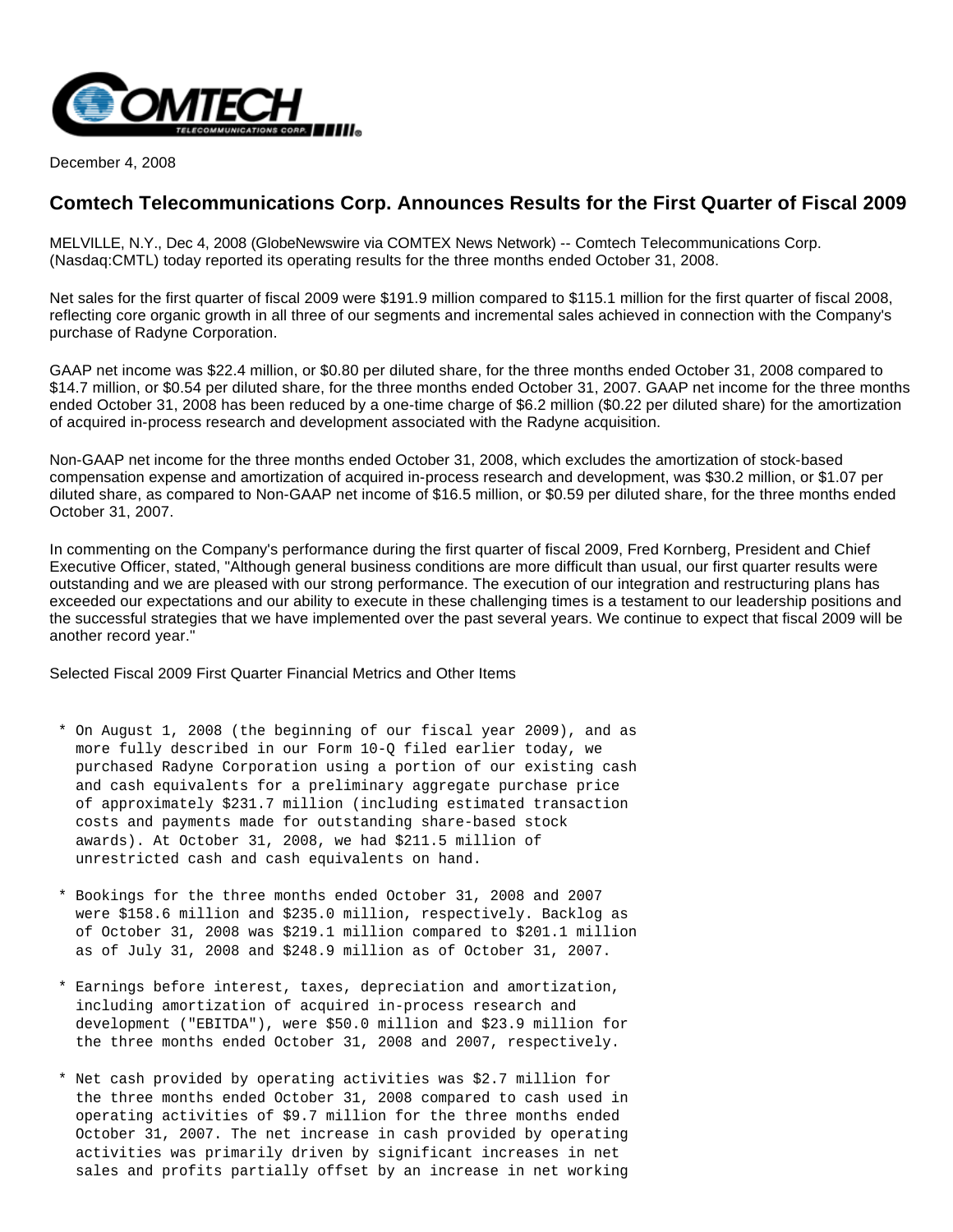capital requirements during the three months ended October 31, 2008.

- \* Interest income and other was \$1.3 million for the three months ended October 31, 2008 as compared to \$4.4 million for the three months ended October 31, 2007. The decrease in interest income was primarily due to the significant reduction in our cash and cash equivalents as a result of our August 1, 2008 acquisition of Radyne and the significant year-over-year decline in interest rates.
- \* Our effective tax rate was 38.7% and 34.5% in the first quarter of fiscal 2009 and 2008, respectively. Our effective tax rate for the three months ended October 31, 2008 reflects the fact that we recorded an amortization charge of \$6.2 million for acquired in-process research and development, which is non-deductible for income tax purposes. In addition, we recorded discrete tax benefits of \$0.8 million for the three months ended October 31, 2008, principally relating to the passage of legislation that included the retroactive extension of the Federal research and experimentation credit from December 31, 2007 to December 31, 2009. Excluding these items, our estimated effective tax rate for the three months ended October 31, 2008 was 35.0%.

#### Conference Call

The Company has scheduled an investor conference call for 8:30 a.m. (ET) on Friday, December 5, 2008. Investors and the public are invited to access a live webcast of the conference call from the news section of the Comtech web site at [www.comtechtel.com](http://www.comtechtel.com/). Alternatively, investors can access the conference call by dialing (800) 862-9098 (domestic) or (785) 424-1051 (international) and using the conference I.D. of "Comtech." A replay of the conference call will be available for seven days by dialing (402) 220-0874. In addition, an updated investor presentation, including earnings guidance, will be available on our web site shortly after the conference call.

#### About Comtech

Comtech Telecommunications Corp. designs, develops, produces and markets innovative products, systems and services for advanced communications solutions. The Company believes many of its solutions play a vital role in providing or enhancing communication capabilities when terrestrial communications infrastructure is unavailable or ineffective. The Company conducts business through three complementary segments: telecommunications transmission, mobile data communications and RF microwave amplifiers. The Company sells products to a diverse customer base in the global commercial and government communications markets. The Company believes it is a market leader in the market segments that it serves.

#### Cautionary Statement Regarding Forward-Looking Statements

Certain information in this press release contains forward-looking statements, including but not limited to, information relating to the Company's future performance and financial condition, plans and objectives of the Company's management and the Company's assumptions regarding such future performance, financial condition, plans and objectives that involve certain significant known and unknown risks and uncertainties and other factors not under the Company's control which may cause actual results, future performance and financial condition, and achievement of plans and objectives of the Company's management to be materially different from the results, performance or other expectations implied by these forward-looking statements. These factors include the timing of receipt of, and the Company's performance on, new orders that can cause significant fluctuations in net sales and operating results, the timing and funding of government contracts, adjustments to gross profits on long-term contracts, risks associated with international sales, rapid technological change, evolving industry standards, frequent new product announcements and enhancements, changing customer demands, changes in prevailing economic and political conditions, risks associated with the results of ongoing investigations into the Company's compliance with export regulations, risks associated with the Radyne acquisition, and other factors described in the Company's filings with the Securities and Exchange Commission.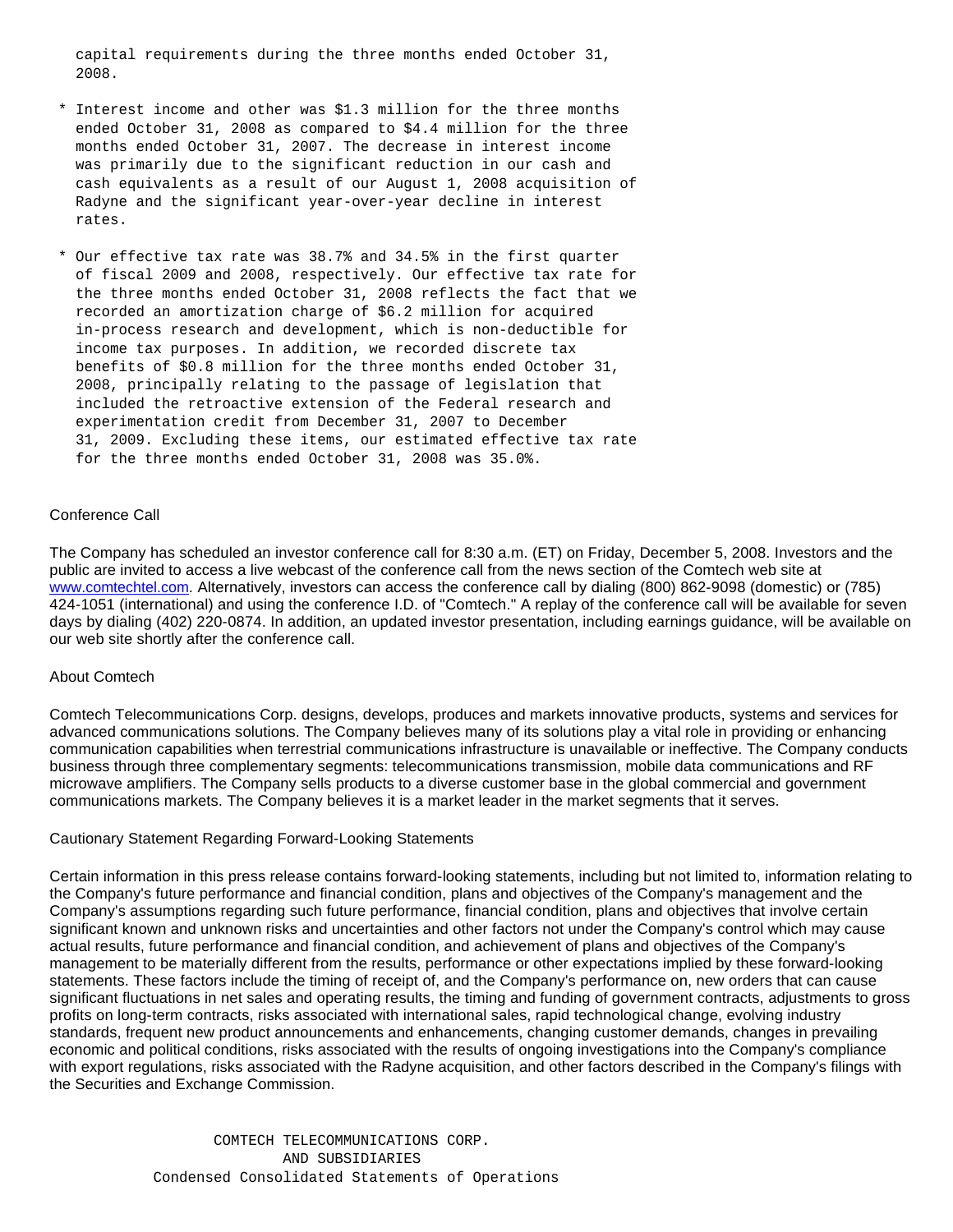|                                                                                                                                                 | (Unaudited)<br>Three months ended                        |                                                        |  |
|-------------------------------------------------------------------------------------------------------------------------------------------------|----------------------------------------------------------|--------------------------------------------------------|--|
|                                                                                                                                                 |                                                          |                                                        |  |
|                                                                                                                                                 | October 31,                                              |                                                        |  |
|                                                                                                                                                 | 2008                                                     | 2007<br>. _ _ _ _ _ _ _ _ _ _ _ _ _ _ _ _ _            |  |
| Net sales<br>Cost of sales                                                                                                                      | \$191,915,000 115,055,000                                | 104,936,000 64,577,000                                 |  |
| Gross profit                                                                                                                                    | ------------- -----------                                | ____________________________<br>86,979,000 50,478,000  |  |
| Expenses:<br>Selling, general and administrative<br>Research and development<br>Amortization of acquired in-process<br>research and development | 14,125,000<br>6, 200, 000                                | 28,978,000 20,399,000<br>11,041,000                    |  |
|                                                                                                                                                 |                                                          |                                                        |  |
| Amortization of intangibles                                                                                                                     | .____________ _______________                            | 1,793,000 379,000                                      |  |
|                                                                                                                                                 |                                                          | 51,096,000 31,819,000<br>.____________________________ |  |
| Operating income                                                                                                                                |                                                          | 35,883,000 18,659,000                                  |  |
| Other expense (income):<br>Interest expense<br>Interest income and other                                                                        |                                                          | 666,000 677,000<br>$(1, 277, 000)$ $(4, 447, 000)$     |  |
| Income before provision for income taxes<br>Provision for income taxes                                                                          |                                                          | 36,494,000 22,429,000<br>14, 123, 000 7, 735, 000      |  |
| Net income                                                                                                                                      | $$22,371,000$ 14,694,000<br>============================ |                                                        |  |
| Net income per share:<br>Basic                                                                                                                  | 0.91<br>\$<br>============================               | 0.61                                                   |  |
| Diluted                                                                                                                                         | \$<br>0.80<br>============== ==============              | 0.54                                                   |  |
| Weighted average number of common shares<br>outstanding - basic                                                                                 | ============================                             | 24,586,000 23,924,000                                  |  |
| Weighted average number of common and<br>common equivalent shares outstanding<br>assuming dilution - diluted                                    | ===========================                              | 28,537,000 28,208,000                                  |  |

 COMTECH TELECOMMUNICATIONS CORP. AND SUBSIDIARIES Condensed Consolidated Balance Sheets

 October 31, July 31, 2008 2008 ------------- -------------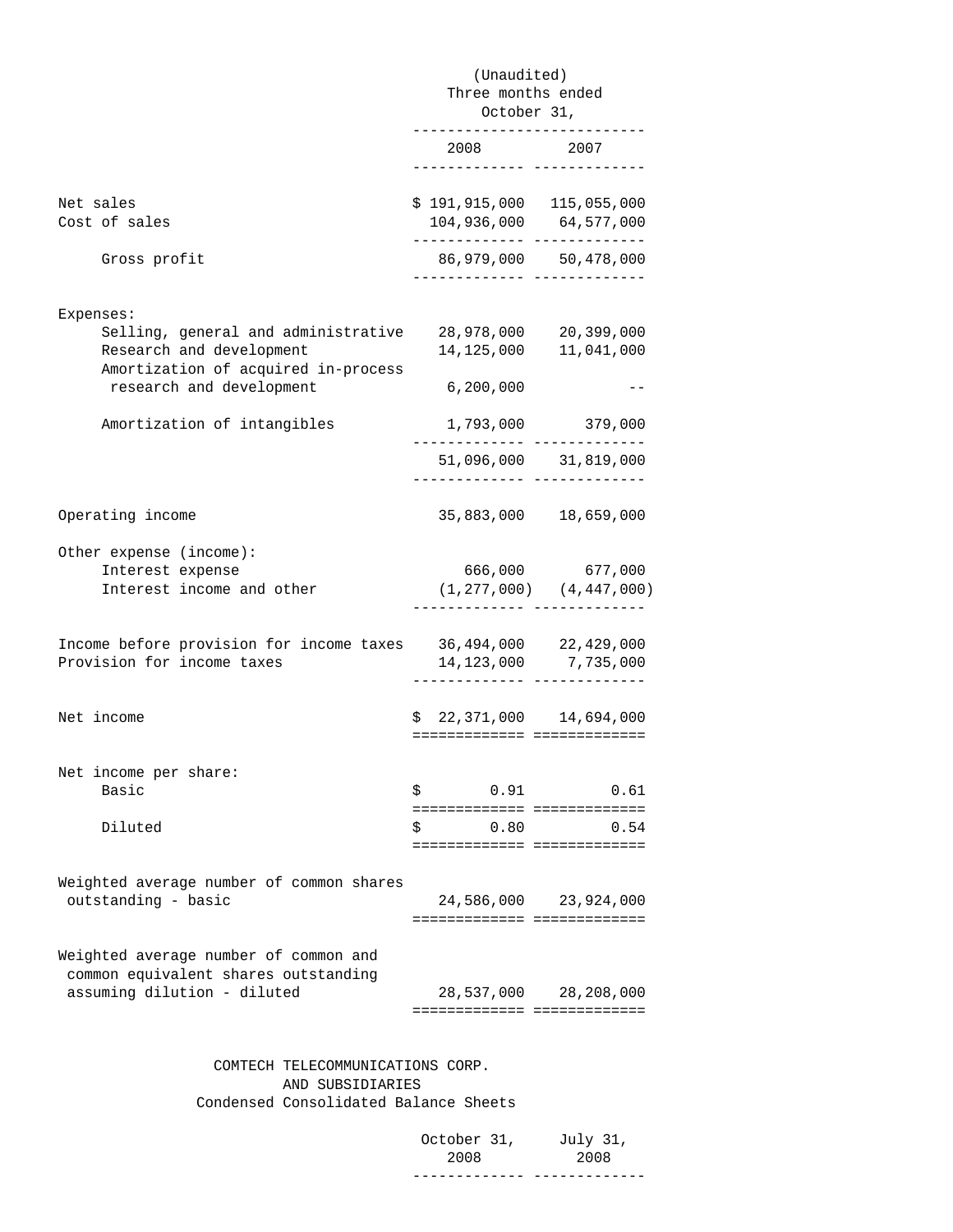| Assets                                         |     | (Unaudited)                   | (Audited)                   |
|------------------------------------------------|-----|-------------------------------|-----------------------------|
| Current assets:                                |     |                               |                             |
| Cash and cash equivalents                      |     | \$211,472,000                 | 410,067,000                 |
| Accounts receivable, net                       |     | 113,014,000                   | 70,040,000                  |
| Inventories, net                               |     | 115,116,000                   | 85,966,000                  |
| Prepaid expenses and other current             |     |                               |                             |
| assets                                         |     | 9,758,000                     | 5,891,000                   |
| Deferred tax asset                             |     | 15,986,000                    | 10,026,000                  |
|                                                |     |                               |                             |
| Total current assets                           |     | 465,346,000 581,990,000       |                             |
| Property, plant and equipment, net             |     | 39,188,000                    | 34,269,000                  |
| Goodwill                                       |     | 147,566,000                   | 24, 363, 000                |
|                                                |     |                               | 7,505,000                   |
| Intangibles with finite lives, net             |     | 60,971,000                    |                             |
| Deferred financing costs, net                  |     | 1,221,000                     | 1,357,000                   |
| Other assets, net                              |     | 645,000                       | 3,636,000                   |
|                                                |     |                               |                             |
| Total assets                                   |     | $$714,937,000$ 653,120,000    |                             |
|                                                |     | ============================= |                             |
|                                                |     |                               |                             |
| Liabilities and Stockholders' Equity           |     |                               |                             |
| Current liabilities:                           |     |                               |                             |
| Accounts payable                               | \$. | 33,243,000                    | 31,423,000                  |
| Accrued expenses and other current             |     |                               |                             |
| liabilities                                    |     | 46,537,000                    | 49,671,000                  |
| Customer advances and deposits                 |     | 17,542,000                    | 15,287,000                  |
| Current installments of other                  |     |                               |                             |
| obligations                                    |     | 73,000                        | 108,000                     |
|                                                |     |                               |                             |
| Interest payable                               |     | 525,000                       | 1,050,000                   |
| Income taxes payable                           |     | 7,304,000                     |                             |
|                                                |     |                               |                             |
| Total current liabilities                      |     | 105,224,000                   | 97,539,000                  |
|                                                |     |                               |                             |
| Convertible senior notes                       |     | 105,000,000                   | 105,000,000                 |
| Other liabilities                              |     | 2,216,000                     |                             |
| Income taxes payable                           |     | 3,404,000                     | 1,909,000                   |
| Deferred tax liability                         |     | 22,907,000                    | 5,870,000                   |
|                                                |     |                               |                             |
| Total liabilities                              |     | 238,751,000                   | 210, 318, 000               |
| Commitments and contingencies                  |     |                               |                             |
|                                                |     |                               |                             |
| Stockholders' equity:                          |     |                               |                             |
| Preferred stock, par value \$.10 per           |     |                               |                             |
| share; shares authorized and unissued          |     |                               |                             |
| 2,000,000                                      |     |                               |                             |
| Common stock, par value \$.10 per              |     |                               |                             |
| share; authorized 100,000,000 shares,          |     |                               |                             |
| issued 24,953,198 shares and                   |     |                               |                             |
| 24,600,166 shares at October 31,               |     |                               |                             |
|                                                |     |                               |                             |
| 2008 and July 31, 2008, respectively 2,495,000 |     |                               | 2,460,000                   |
| Additional paid-in capital                     |     | 197, 224, 000                 | 186,246,000                 |
| Retained earnings                              |     |                               | 276,652,000 254,281,000     |
|                                                |     |                               | 476, 371, 000 442, 987, 000 |
| Less:                                          |     |                               |                             |
| Treasury stock (210,937 shares)                |     |                               | $(185,000)$ $(185,000)$     |
| Total stockholders' equity                     |     |                               |                             |
|                                                |     |                               |                             |
| Total liabilities and                          |     |                               |                             |
| stockholders' equity                           |     | \$714,937,000 653,120,000     |                             |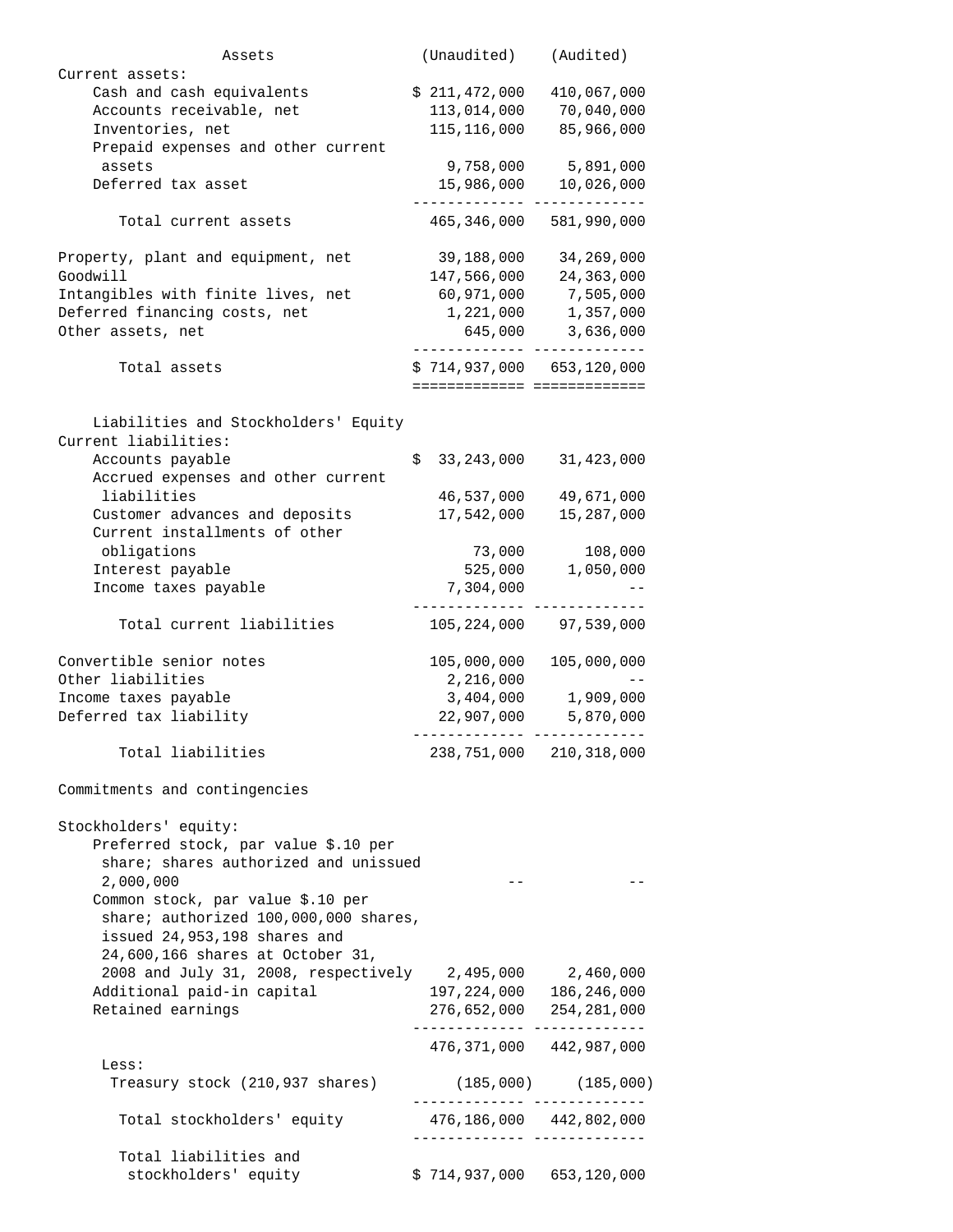## COMTECH TELECOMMUNICATIONS CORP. AND SUBSIDIARIES Reconciliation of Non-GAAP Financial Measures to GAAP Financial Measures (Unaudited)

|                                                                                                    | Three Months Ended<br>October 31, |                                                   |                                 |
|----------------------------------------------------------------------------------------------------|-----------------------------------|---------------------------------------------------|---------------------------------|
|                                                                                                    |                                   | 2008 2007<br>-------- ------                      |                                 |
| Reconciliation of Non-GAAP Net<br>Income to GAAP Net Income(1):<br>Non-GAAP net income             | \$.                               | 30, 207, 000 16, 472, 000                         |                                 |
| Amortization of acquired in-process<br>research and development<br>Amortization of stock-based     |                                   | (6, 200, 000)                                     |                                 |
| compensation<br>Tax effect of stock-based compensation                                             |                                   |                                                   | $(2, 418, 000)$ $(2, 719, 000)$ |
| expense                                                                                            |                                   | ______________ _____________                      | 782,000 941,000                 |
| GAAP net income                                                                                    |                                   | $$22,371,000$ 14,694,000                          |                                 |
| Reconciliation of Non-GAAP Diluted<br>Earnings Per Share to GAAP Diluted<br>Earnings Per Share(1): |                                   |                                                   |                                 |
| Non-GAAP diluted earnings per share<br>Amortization of acquired in-process                         | \$.                               | 1.07                                              | 0.59                            |
| research and development<br>Amortization of stock-based                                            |                                   | (0.22)                                            |                                 |
| compensation<br>Tax effect of stock-based compensation                                             |                                   | (0.08)                                            | (0.08)                          |
| expense                                                                                            |                                   | 0.03                                              | 0.03                            |
| GAAP diluted earnings per share                                                                    |                                   | \$0.80<br>============================            | 0.54                            |
| Reconciliation of GAAP Net Income to<br>$EBITDA(2)$ :                                              |                                   |                                                   |                                 |
| GAAP net income<br>Income taxes<br>Net interest income and other                                   | \$.                               | 22,371,000 14,694,000<br>14, 123, 000 7, 735, 000 | $(611,000)$ $(3,770,000)$       |
| Amortization of acquired in-process<br>research and development<br>Amortization of stock-based     |                                   | 6,200,000                                         |                                 |
| compensation<br>Depreciation and other amortization                                                |                                   | 2,418,000<br>5,466,000                            | 2,719,000<br>2,491,000          |
| EBITDA                                                                                             | Ş                                 | 49,967,000 23,869,000                             | . <u>.</u> .                    |

 (1) Non-GAAP net income is used by management in assessing the Company's operating results. The Company believes that investors and analysts may use non-GAAP measures that exclude the amortization of acquired in-process research and development and stock-based compensation, along with other information contained in its SEC filings, in assessing the Company's operating results.